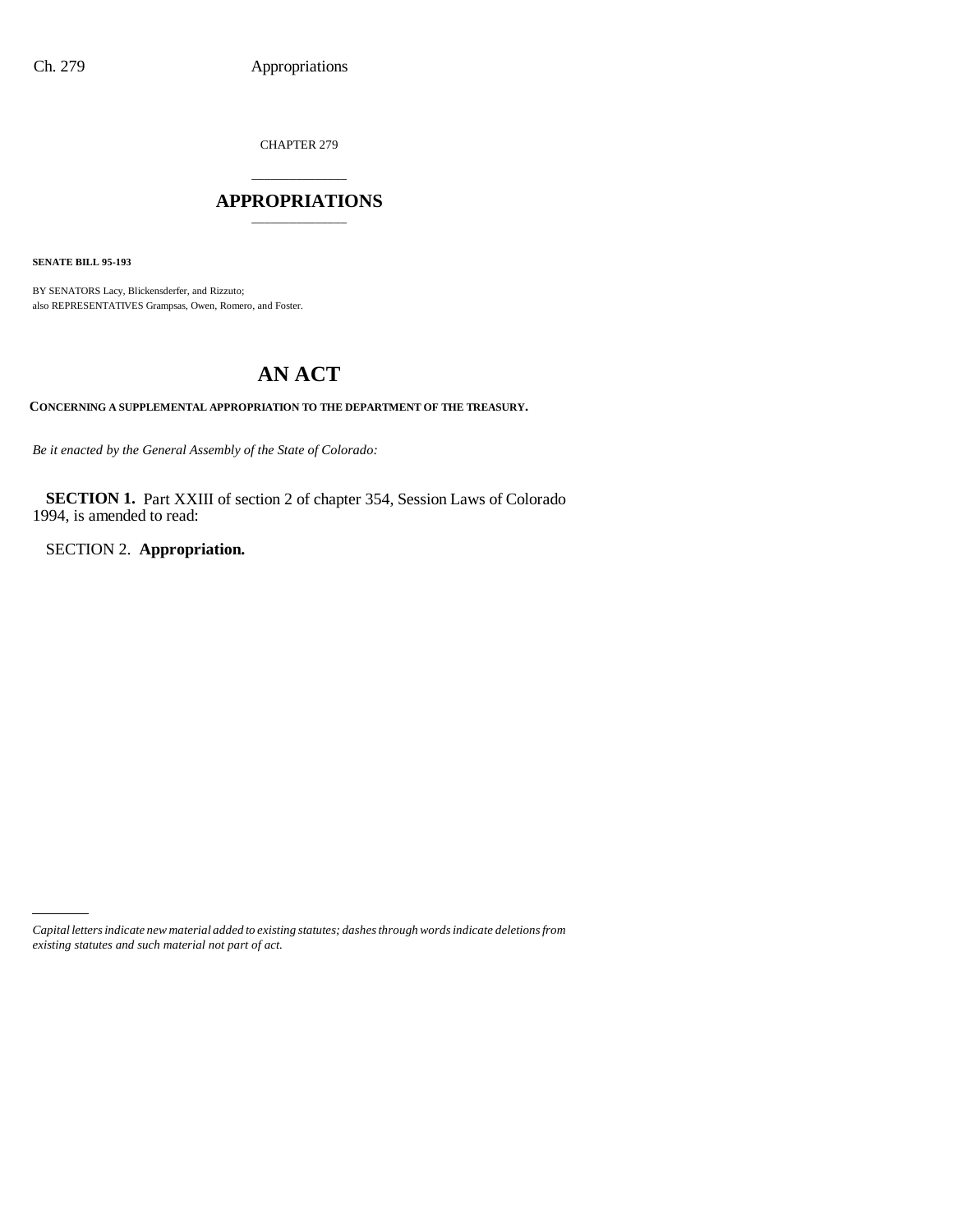# Ch. 279 Appropriations

| <b>APPROPRIATION FROM</b> |              |                |                 |              |              |                |  |
|---------------------------|--------------|----------------|-----------------|--------------|--------------|----------------|--|
| <b>ITEM &amp;</b>         | <b>TOTAL</b> | <b>GENERAL</b> | <b>GENERAL</b>  | CASH         | CASH         | <b>FEDERAL</b> |  |
| <b>SUBTOTAL</b>           |              | <b>FUND</b>    | <b>FUND</b>     | <b>FUNDS</b> | <b>FUNDS</b> | <b>FUNDS</b>   |  |
|                           |              |                | <b>« EXEMPT</b> |              | e EXEMPT ہ   |                |  |

**PART XXIII DEPARTMENT OF THE TREASURY**

### **(1) ADMINISTRATION**

| <b>Personal Services</b>     | 836,730              |           |           |
|------------------------------|----------------------|-----------|-----------|
|                              | $(17.0$ FTE)         |           |           |
| Group Health and Life        | 48,288               |           |           |
| Short-term Disability        | 1,791                |           |           |
| Salary Survey and            |                      |           |           |
| <b>Anniversary Increases</b> | 28,276               |           |           |
| Workers' Compensation        | 3,588                |           |           |
| <b>Operating Expenses</b>    | 117,773              |           |           |
| <b>Legal Services</b>        | 22,162               |           |           |
| Purchase of Services from    |                      |           |           |
| Computer Center              | 4,050                |           |           |
| Payment to Risk Management   |                      |           |           |
| and Property Funds           | 700                  |           |           |
| Capitol Complex Leased       |                      |           |           |
| Space                        | 35,131               |           |           |
| Discretionary Fund           | $5,000$ <sup>a</sup> |           |           |
|                              |                      | 1,103,489 | 1,103,489 |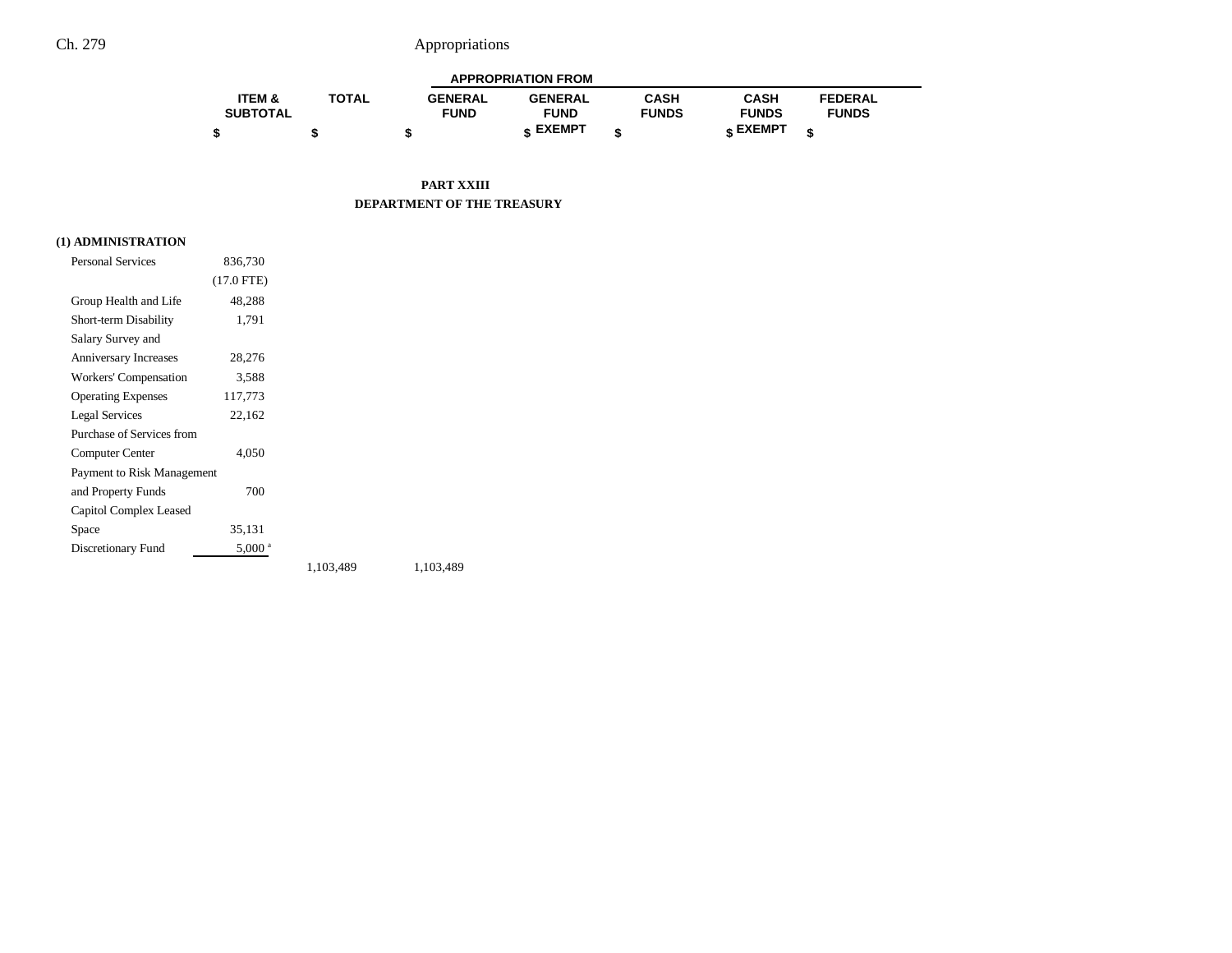<sup>a</sup> For purposes of complying with the limitation on state fiscal year spending imposed by Article X, Section 20 of the state constitution these moneys are included for informational purposes as they are continuously appropriated by a permanent statute or constitutional provision and, therefore, are not subject to the limitation on General Fund appropriations as set forth in Section 24-75-201.1, C.R.S.

#### **(2) SPECIAL PURPOSE**

| Judges' Retirement        | 414,625      |         |         |
|---------------------------|--------------|---------|---------|
|                           | 404,688      |         |         |
| County Costs Pursuant to  |              |         |         |
| Section $39-3.5-106(1)$ , |              |         |         |
| C.R.S.                    | 484,350      |         |         |
|                           | 424,787      |         |         |
|                           |              | 898,975 | 898,975 |
|                           |              | 829,475 | 829,475 |
| (3) UNCLAIMED PROPERTY    |              |         |         |
| PROGRAM                   |              |         |         |
| <b>Personal Services</b>  | 399,720      |         |         |
|                           | $(11.0$ FTE) |         |         |
| <b>Operating Expenses</b> | 239,358      |         |         |
| <b>Leased Space</b>       | 41,592       |         |         |
|                           |              | 680,670 | 680,670 |
|                           |              |         |         |

#### **(4) FIRE AND POLICE PENSION ASSOCIATION 138**

Unfunded Liability - Old Hire Plans 18,721,100 Death and Disability

Ch. 279 Appropriations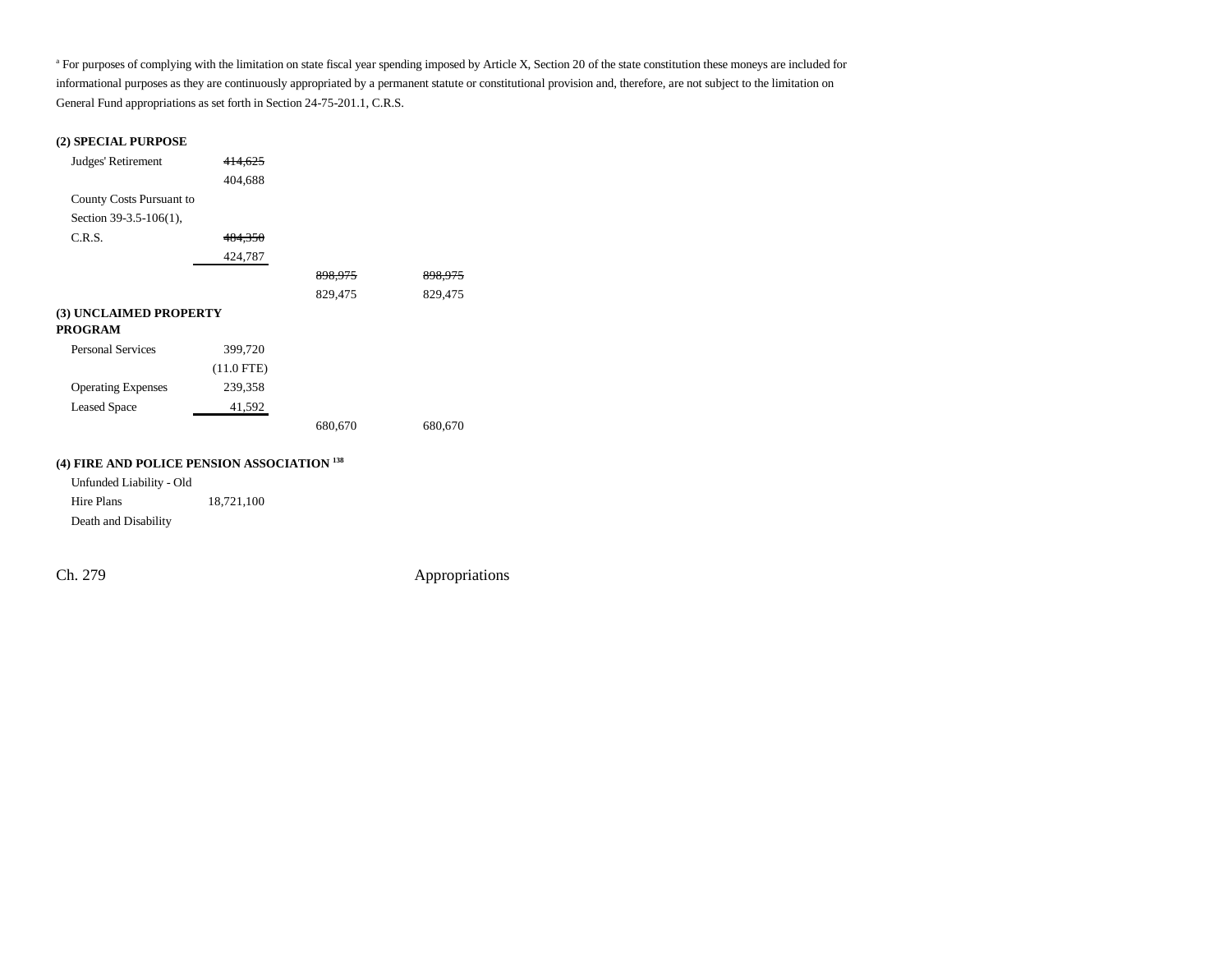# Ch. 279 Appropriations

|                                                                                                                                                                                                                                                                     | <b>APPROPRIATION FROM</b> |              |                               |                               |                             |                             |                                |
|---------------------------------------------------------------------------------------------------------------------------------------------------------------------------------------------------------------------------------------------------------------------|---------------------------|--------------|-------------------------------|-------------------------------|-----------------------------|-----------------------------|--------------------------------|
|                                                                                                                                                                                                                                                                     | ITEM &<br><b>SUBTOTAL</b> | <b>TOTAL</b> | <b>GENERAL</b><br><b>FUND</b> | <b>GENERAL</b><br><b>FUND</b> | <b>CASH</b><br><b>FUNDS</b> | <b>CASH</b><br><b>FUNDS</b> | <b>FEDERAL</b><br><b>FUNDS</b> |
|                                                                                                                                                                                                                                                                     | \$                        | \$           | \$                            | \$ EXEMPT                     | \$                          | \$ EXEMPT                   | \$                             |
| Account                                                                                                                                                                                                                                                             | 7,500,000                 |              |                               |                               |                             |                             |                                |
| Volunteer Firefighter                                                                                                                                                                                                                                               |                           |              |                               |                               |                             |                             |                                |
| <b>Retirement Plans</b>                                                                                                                                                                                                                                             | 2,490,618                 |              |                               |                               |                             |                             |                                |
|                                                                                                                                                                                                                                                                     |                           | 28,711,718   | 28,711,718 <sup>a</sup>       |                               |                             |                             |                                |
| for informational purposes as they are continiously CONTINUOUSLY appropriated by a permanent statute or constitutional provision and, therefore, are not subject to the<br>limitation<br>on General Fund appropriations as set forth in Section 24-75-201.1, C.R.S. |                           |              |                               |                               |                             |                             |                                |
| (5) APPROPRIATED COUNTIES                                                                                                                                                                                                                                           |                           | 106.967.250  |                               |                               |                             | $106.967.250$ <sup>a</sup>  |                                |
| a This amount represents the funds given to counties pursuant to Section 43-4-207, C.R.S. For purposes of complying with the limitation on state fiscal year spending<br>imposed                                                                                    |                           |              |                               |                               |                             |                             |                                |
| by Article X, Section 20 of the State Constitution, these moneys are included for informational purposes as they are continuously appropriated by a permanent statute<br><b>or</b>                                                                                  |                           |              |                               |                               |                             |                             |                                |
| constitutional provision.                                                                                                                                                                                                                                           |                           |              |                               |                               |                             |                             |                                |

**(6) APPROPRIATED MUNICIPALITIES**

67,898,070 67,898,070 a